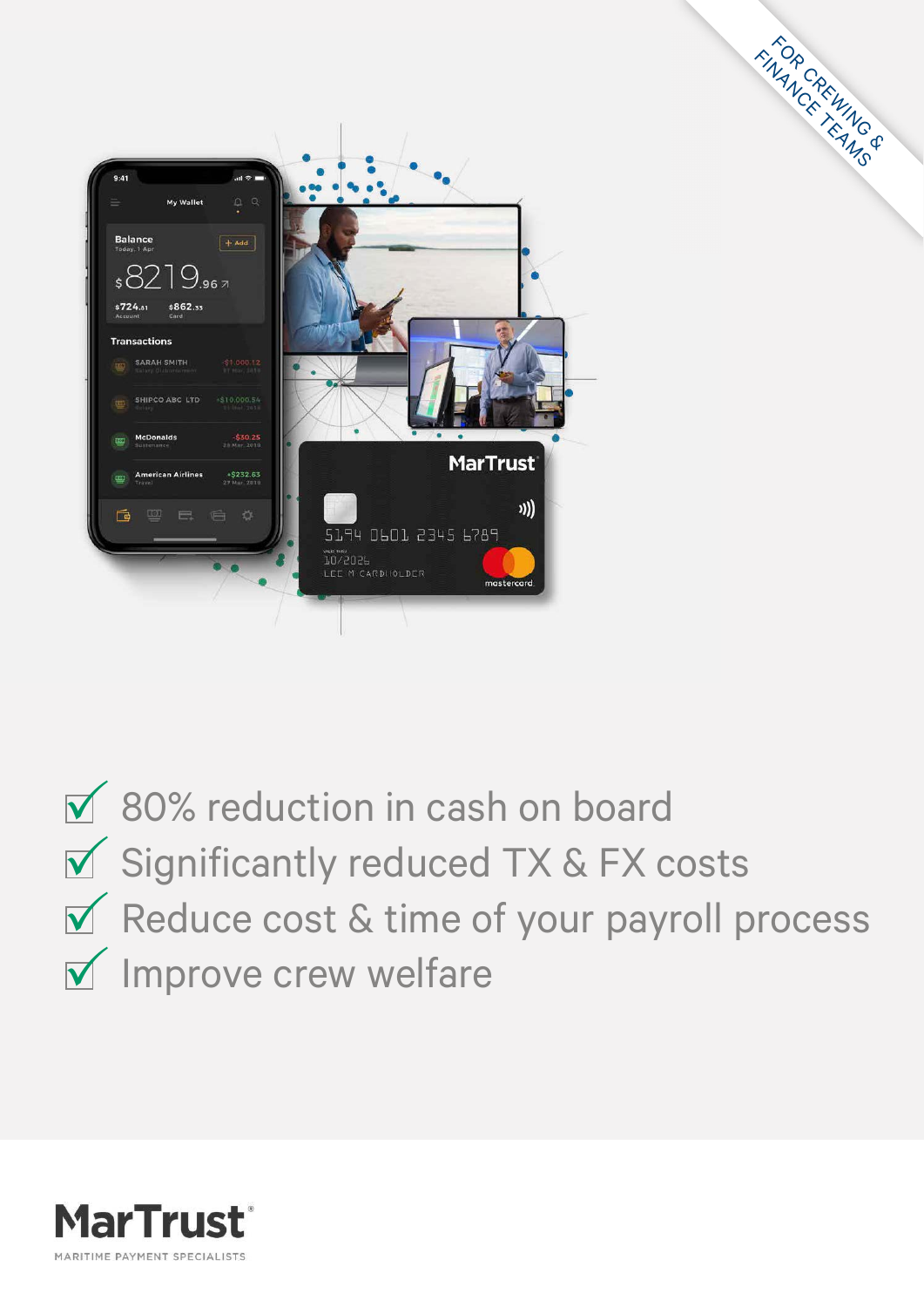### **Some of our 127 customers**



 **"Remitting wages is not the core business for a shipping company, so the MarTrust e-wallet solution enables us to bring back business where it belongs. The workload is reduced for us."**

> Richard Tiggelaar Team Leader Accounting, Seatrade



### **MarTrust - The world's largest specialist maritime payments company**

**127** Shipping companies

**50,000** Transactions monthly





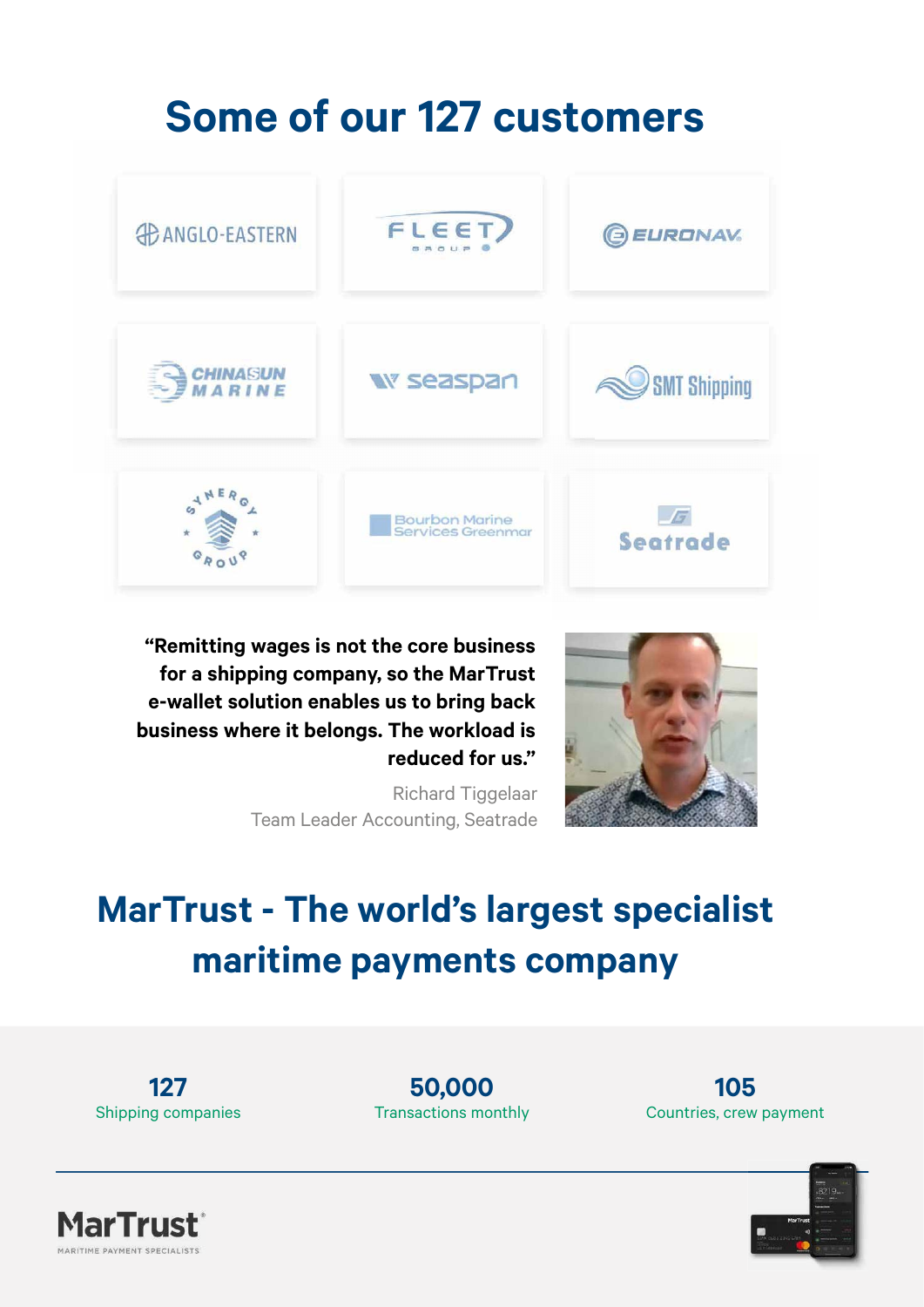**A complete maritime payments solution that's good for manning teams, accounting teams, Captains and all their seafarers**

> **\$10b** Payments per year

#### **For seafarers** For ship operators

e-wallet **CTM** Supplier payments Crew Card Company Card Compliance



A customer-focussed team of experienced maritime specialists



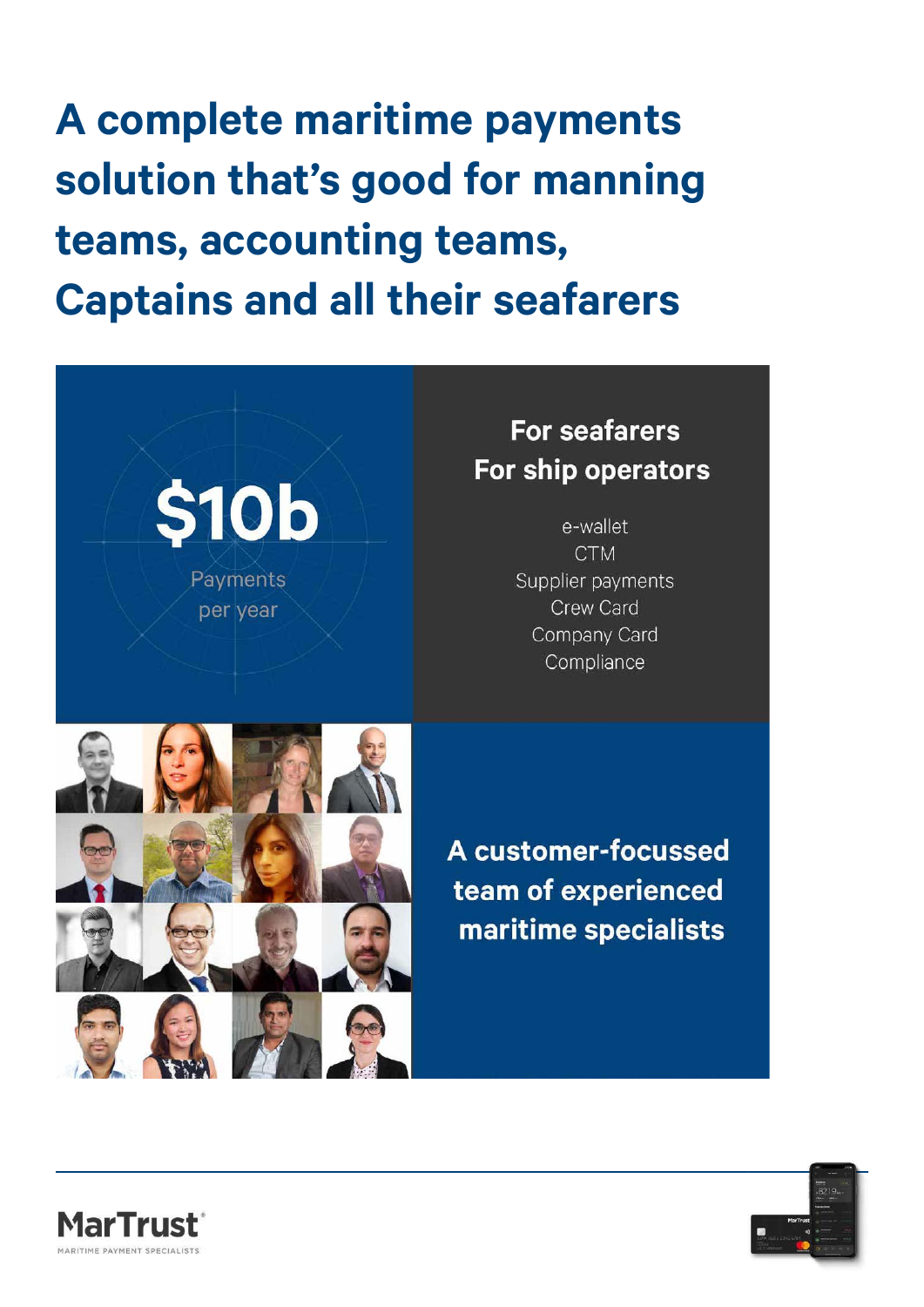#### **E-WALLET**

## **Benefits for shipping companies**





80% reduction in Cash On **Board and therefore** better working capital



**Reduce transaction** and FX costs vs today

• Less risk

• Instantly transfer funds across vessel accounts



**Simplified processes** payroll and CTM

- Reduce cost & time of your payroll process
- Less admin
- Easy integration into your system



• Significantly reduced costs

**Enhanced** compliance

• Industry-grade security and compliance



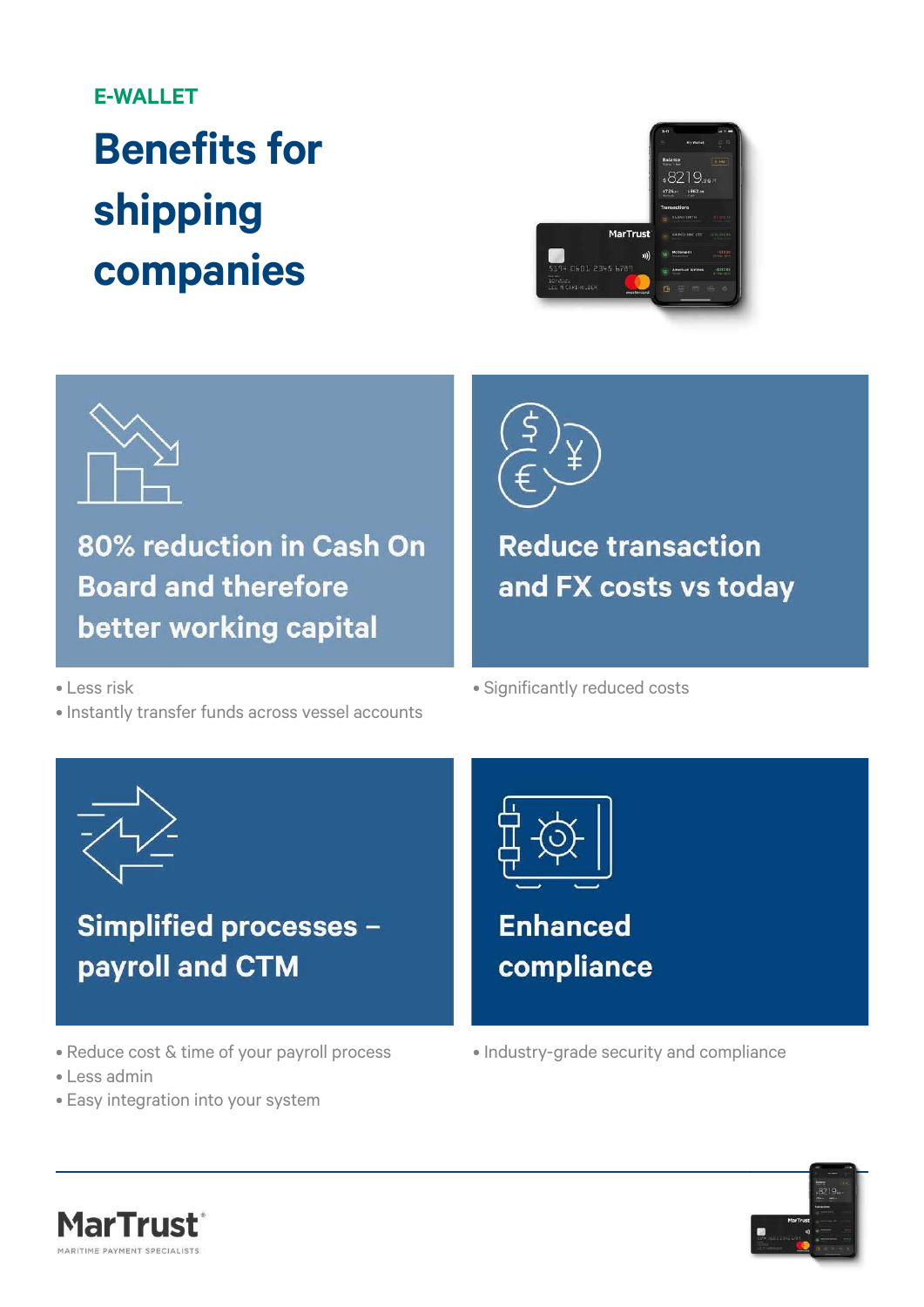### **Why our e-wallet is better for your crew**







 **Cheaper to send money**



 **Better foreign exchange rates**



 **Get paid quicker**



 **Easier to control and manage funds**



**Fewer paper \$, so safer**



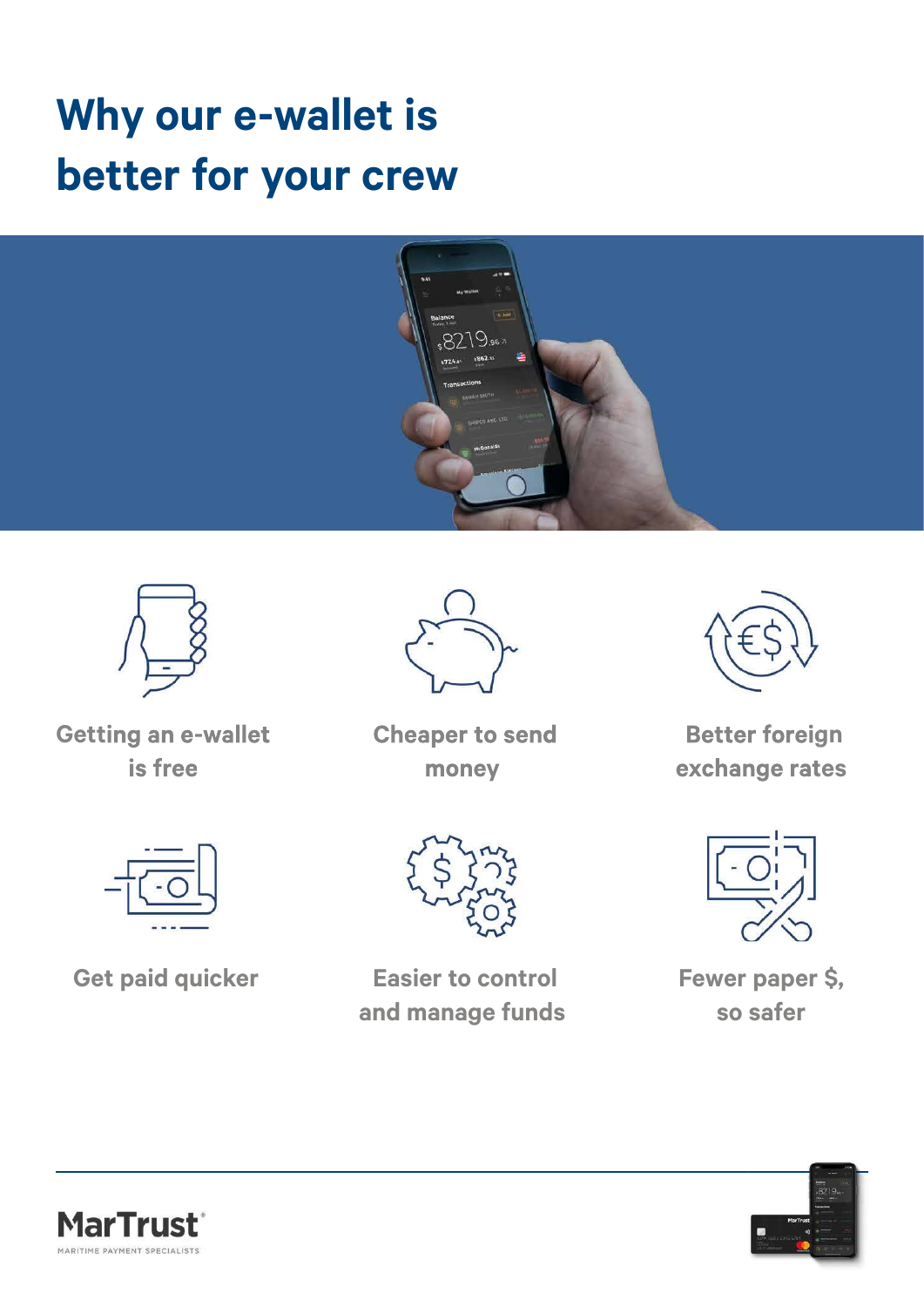|                                                                                                   |                                 |                          |                                     |                                                                                                   |                                            | e Life March - Logout                     |  |
|---------------------------------------------------------------------------------------------------|---------------------------------|--------------------------|-------------------------------------|---------------------------------------------------------------------------------------------------|--------------------------------------------|-------------------------------------------|--|
| <b>Martrust</b>                                                                                   |                                 |                          |                                     |                                                                                                   |                                            | ▵                                         |  |
| <b>Hittmet</b><br>Move Money<br>Make a Payment<br><b>Buy Currency</b><br>Transfer<br>Import Batch | <b>Dashboard</b>                |                          |                                     |                                                                                                   |                                            | Last updated at Aug 28, 2019, 2:06:10 PM. |  |
|                                                                                                   | <b>Total Balances</b>           |                          |                                     | <b>Action Required</b>                                                                            |                                            |                                           |  |
| Schedule Payment<br>Manage<br><b>Bank Accounts</b>                                                | \$ 30,240.47 GBP                | 114,504.53 EUR           | 276,846,58 USO                      | Subrett' permistri stavori<br>Attituded poemit.<br>American Committee<br>Accounts (650-ciliameter |                                            |                                           |  |
| Payroll<br>Approvals<br>Recipients                                                                | 523.500.78 HKD                  | 9 350.34 JPY             | 125.67 AUD                          |                                                                                                   |                                            |                                           |  |
| Payments<br>Cash collection<br>Reporting                                                          | <b>Account Balances</b>         |                          |                                     | <b>Pending Transactions</b>                                                                       |                                            |                                           |  |
| Transactions<br>Other Reports                                                                     | <b>卷 2.240.47 GBP</b>           | 204.400.52 EUR           | 263,340.23 USD                      | tias:                                                                                             | Crembbell                                  | Annex, Steway                             |  |
| Admin                                                                                             |                                 |                          |                                     | - Mar 2, 2019, 12:35:17 PM                                                                        | Payold Jan 2019                            | 15,000.00 08P                             |  |
| <b>Users</b><br>Roles                                                                             | 523.500.78 HKD                  | 350.34 JPY               | 125.67 AUD                          | Mar 2, 2019, 12:35 17 PM                                                                          | Bank payment - bome                        | 400.00 030                                |  |
| Ships                                                                                             |                                 |                          |                                     | Mar 2, 2019, 12:35:17 PM                                                                          | Transfer to card                           | 1,000.00 夜调                               |  |
| Audit Logs<br>Notification Preferences                                                            | <b>Card Balances</b>            |                          |                                     | <b>Recent Activity</b>                                                                            |                                            |                                           |  |
|                                                                                                   | <b>Liettis</b><br><b>Backer</b> | <b>Yokum</b>             | Bilance (tabl Kans) - Garak Artsted | Diem-                                                                                             | Designers.                                 | Allman Jameso                             |  |
|                                                                                                   | Jith Macoin<br>2000012345       | Open                     | 2626511 回自9                         | Feb 24, 2019, 12:35:17 PM<br>$\mathcal{L}(\mathcal{A})$                                           | FOS - Apple Store                          | 1,095.50 EUR                              |  |
|                                                                                                   | <b>CONTROL</b>                  | <b>OD</b> 10.000.00 ELSE | <b>E</b> ritom to use               | $\rightarrow$<br>Feb 22, 2019, 12:35:17 PM                                                        | FX- USD/\$3R @ 1.19                        | 400.00 EUR                                |  |
|                                                                                                   | <b>VIALEN</b><br>2000067890     | 1.00kw2                  | man meo<br>$\sim$                   | Fee 23, 2010, 12:35.17 PM<br>Feb 22, 2010, 12:35:17 PM                                            | 在一场防伤所在下口                                  | 800.00 (80)                               |  |
|                                                                                                   | <b>CONTROLLER</b>               | <b>OD</b> 104 DT EUR     | 1,500 35 030                        | Feb 22.2019. 12:33:17 PM                                                                          | TREA - Jim Vitamer<br>Payment to "My Bank" | 1,000.00 USD<br>4200.00 USD               |  |
|                                                                                                   |                                 |                          |                                     | - Feb-22, 2014, 12:35:17 PM                                                                       | talery-Shippo Limited                      | 5,000.00 030                              |  |
|                                                                                                   |                                 |                          |                                     |                                                                                                   |                                            |                                           |  |
|                                                                                                   |                                 |                          |                                     |                                                                                                   |                                            |                                           |  |
|                                                                                                   |                                 |                          |                                     |                                                                                                   |                                            |                                           |  |
|                                                                                                   |                                 |                          |                                     |                                                                                                   |                                            |                                           |  |
|                                                                                                   |                                 |                          |                                     |                                                                                                   |                                            |                                           |  |
|                                                                                                   |                                 |                          |                                     |                                                                                                   |                                            |                                           |  |
|                                                                                                   |                                 |                          |                                     |                                                                                                   |                                            |                                           |  |
|                                                                                                   |                                 |                          |                                     |                                                                                                   |                                            |                                           |  |
|                                                                                                   |                                 |                          |                                     |                                                                                                   |                                            |                                           |  |
|                                                                                                   |                                 |                          |                                     |                                                                                                   |                                            |                                           |  |
|                                                                                                   |                                 |                          |                                     |                                                                                                   |                                            |                                           |  |
|                                                                                                   |                                 |                          |                                     |                                                                                                   |                                            |                                           |  |

#### **The dashboard is the company's 'control centre'**

- Manage your Corporate e-wallet & Cards anywhere, anytime
- Complete autonomy for user set-up and permission levels
- Hold multiple currencies at once
- Transfer funds effortlessly and securely to your seafarers (salary, bonus, overtime, cash advance, etc.)
- Schedule supplier payments
- Convert currencies instantly for less
- Complete confidentiality and security of your funds
- No annual or maintenance fee
- No hidden cost
- Real-time account / card activity reports
- Full reporting capabilities
- Frictionless integration and digitalisation
- Significant working capital improvements, transfer from one vessel to another instantly